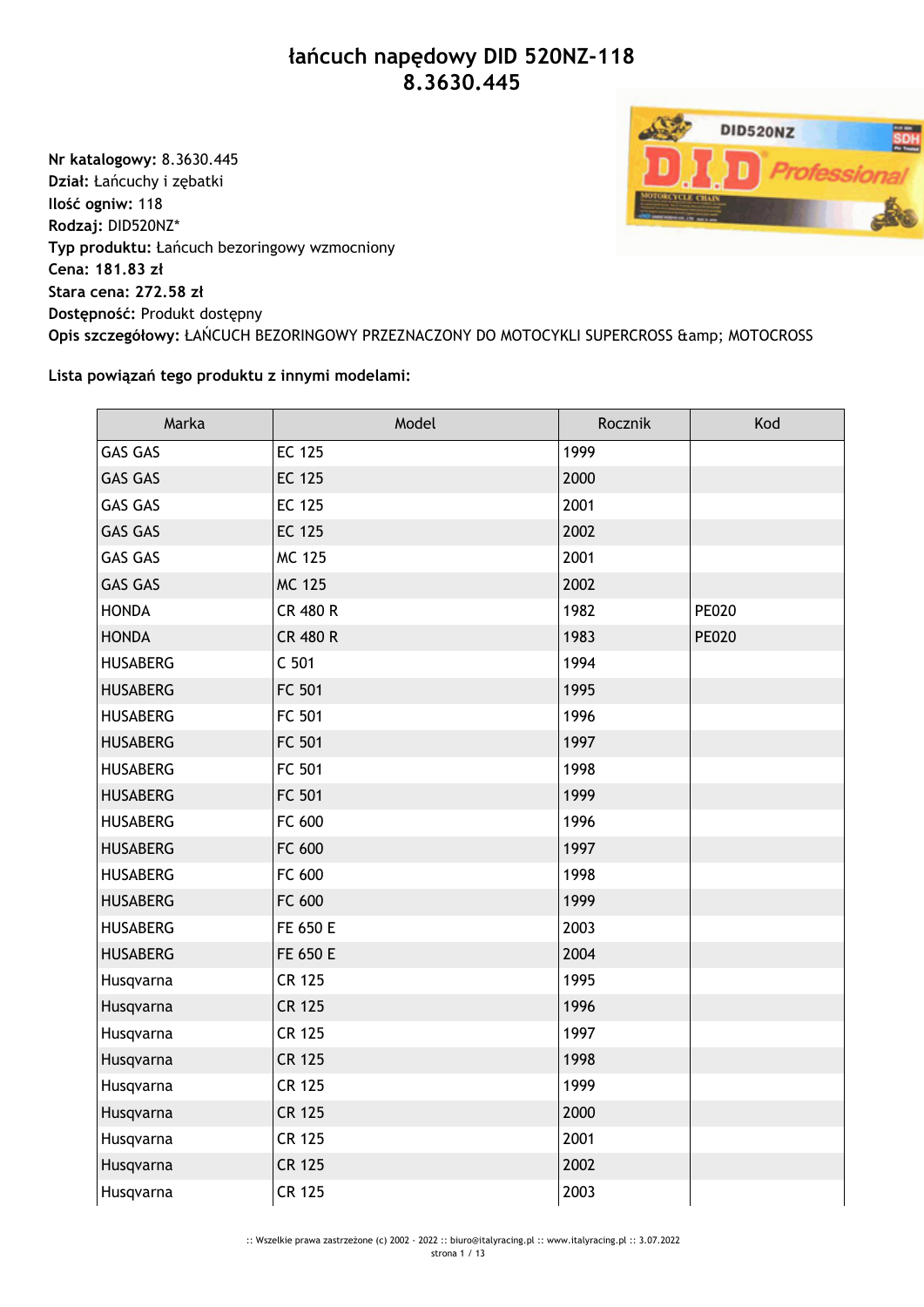| Husqvarna       | Husky 125        | 1990 |               |
|-----------------|------------------|------|---------------|
| Husqvarna       | Husky 125        | 1991 |               |
| Husqvarna       | Husky 125        | 1992 |               |
| Husqvarna       | Husky 125        | 1993 |               |
| Husqvarna       | Husky 125        | 1994 |               |
| Husqvarna       | Husky 125        | 1995 |               |
| Husqvarna       | Husky 125        | 1996 |               |
| Husqvarna       | Husky 125        | 1997 |               |
| Husqvarna       | Husky 125        | 1998 |               |
| Husqvarna       | Husky 125        | 1999 |               |
| Husqvarna       | Husky 250        | 1990 |               |
| Husqvarna       | Husky 250        | 1991 |               |
| Husqvarna       | Husky 250        | 1992 |               |
| Husqvarna       | Husky 250        | 1993 |               |
| Husqvarna       | Husky 250        | 1994 |               |
| Husqvarna       | Husky 250        | 1995 |               |
| Husqvarna       | Husky 250        | 1996 |               |
| Husqvarna       | Husky 250        | 1997 |               |
| Husqvarna       | Husky 360        | 1992 |               |
| Husqvarna       | Husky 360        | 1993 |               |
| Husqvarna       | Husky 360        | 1994 |               |
| Husqvarna       | Husky 360        | 1995 |               |
| Husqvarna       | Husky 360        | 1996 |               |
| Husqvarna       | Husky 360        | 1997 |               |
| Husqvarna       | Husky 360        | 1998 |               |
| Husqvarna       | <b>TC 610</b>    | 1999 |               |
| Husqvarna       | <b>TC 610</b>    | 2000 |               |
| <b>KAWASAKI</b> | GPZ 500 S        | 1994 | <b>EX500D</b> |
| <b>KAWASAKI</b> | GPZ 500 S        | 1995 | <b>EX500D</b> |
| <b>KAWASAKI</b> | GPZ 500 S        | 1996 | <b>EX500D</b> |
| <b>KAWASAKI</b> | GPZ 500 S        | 1997 | <b>EX500D</b> |
| <b>KAWASAKI</b> | GPZ 500 S        | 1998 | <b>EX500D</b> |
| <b>KAWASAKI</b> | GPZ 500 S        | 1999 | EX500DE       |
| KAWASAKI        | GPZ 500 S        | 2000 | EX500DE       |
| <b>KAWASAKI</b> | GPZ 500 S        | 2001 | EX500DE       |
| <b>KAWASAKI</b> | GPZ 500 S        | 2002 | EX500DE       |
| <b>KAWASAKI</b> | GPZ 500 S        | 2003 | EX500DE       |
| <b>KAWASAKI</b> | <b>KDX 175</b>   | 1979 |               |
| <b>KAWASAKI</b> | <b>KDX 175</b>   | 1980 |               |
| <b>KAWASAKI</b> | <b>KDX 175</b>   | 1981 |               |
| KAWASAKI        | <b>KDX 175</b>   | 1982 |               |
| <b>KAWASAKI</b> | KDX 175 (Niemcy) | 2005 |               |
| <b>KAWASAKI</b> | <b>KDX 250</b>   | 1983 |               |
| <b>KAWASAKI</b> | <b>KDX 250</b>   | 1984 |               |
|                 |                  |      |               |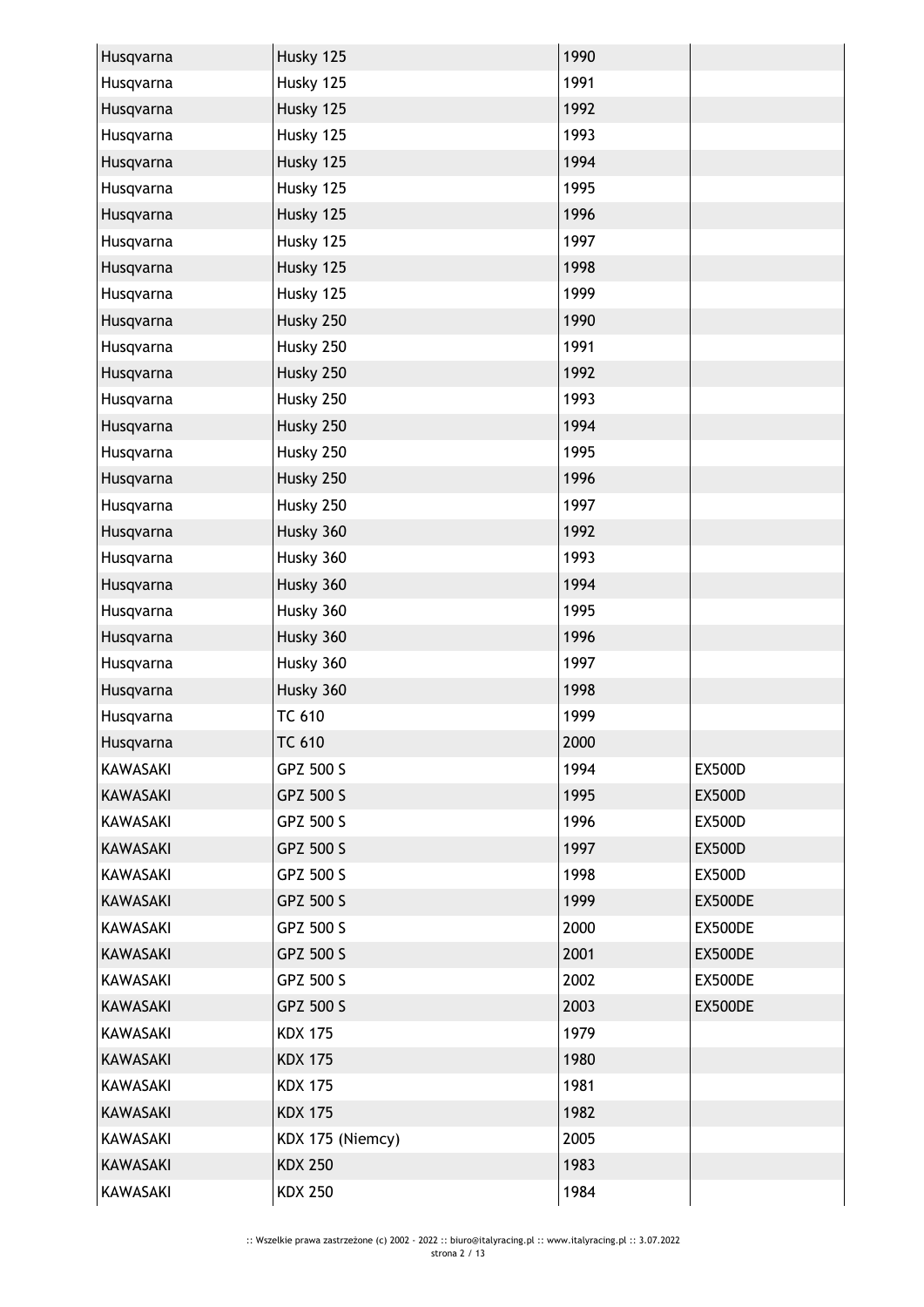| <b>KAWASAKI</b> | <b>KDX 250</b>  | 1985 |            |
|-----------------|-----------------|------|------------|
| KAWASAKI        | <b>KX 125</b>   | 1980 |            |
| <b>KAWASAKI</b> | <b>KX 125</b>   | 1981 |            |
| KAWASAKI        | KX 250          | 1980 |            |
| <b>KAWASAKI</b> | <b>KX 250</b>   | 1981 |            |
| KAWASAKI        | KX 420          | 1980 |            |
| KAWASAKI        | <b>KX 420</b>   | 1981 |            |
| <b>KTM</b>      | Adventure 640 R | 1999 | 4T-640 EGS |
| <b>KTM</b>      | Adventure 640 R | 2000 | 4T-640 EGS |
| <b>KTM</b>      | Adventure 640 R | 2001 | 4T-640 EGS |
| <b>KTM</b>      | Adventure 640 R | 2002 | 4T-640 EGS |
| <b>KTM</b>      | Adventure 640 R | 2003 | 4T-640 EGS |
| <b>KTM</b>      | Adventure 640 R | 2004 |            |
| <b>KTM</b>      | Adventure 640 R | 2005 |            |
| <b>KTM</b>      | Adventure 640 R | 2006 |            |
| <b>KTM</b>      | Adventure 640 R | 2007 |            |
| <b>KTM</b>      | Duke 620        | 1994 |            |
| <b>KTM</b>      | Duke 620        | 1995 |            |
| <b>KTM</b>      | Duke 620 E      | 1996 |            |
| <b>KTM</b>      | Duke 620 E      | 1997 |            |
| <b>KTM</b>      | Duke 620 E      | 1998 |            |
| <b>KTM</b>      | Duke 640 E      | 1999 | DK II      |
| <b>KTM</b>      | E-GS 500 LC4    | 1989 |            |
| <b>KTM</b>      | E-XC 500 LC4    | 1989 |            |
| <b>KTM</b>      | <b>EGS 125</b>  | 1993 |            |
| <b>KTM</b>      | <b>EGS 125</b>  | 1994 |            |
| <b>KTM</b>      | <b>EGS 125</b>  | 1995 |            |
| <b>KTM</b>      | <b>EGS 125</b>  | 1996 |            |
| <b>KTM</b>      | <b>EGS 125</b>  | 1997 |            |
| <b>KTM</b>      | <b>EGS 125</b>  | 1998 |            |
| <b>KTM</b>      | <b>EGS 125</b>  | 1999 |            |
| <b>KTM</b>      | <b>EGS 200</b>  | 1998 |            |
| <b>KTM</b>      | <b>EGS 200</b>  | 1999 |            |
| <b>KTM</b>      | <b>EGS 250</b>  | 1993 |            |
| <b>KTM</b>      | <b>EGS 250</b>  | 1994 |            |
| <b>KTM</b>      | <b>EGS 250</b>  | 1995 |            |
| <b>KTM</b>      | <b>EGS 250</b>  | 1996 |            |
| <b>KTM</b>      | <b>EGS 250</b>  | 1997 |            |
| <b>KTM</b>      | <b>EGS 250</b>  | 1998 |            |
| <b>KTM</b>      | <b>EGS 250</b>  | 1999 |            |
| <b>KTM</b>      | <b>EGS 300</b>  | 1993 |            |
| <b>KTM</b>      | <b>EGS 300</b>  | 1994 |            |
| <b>KTM</b>      | <b>EGS 300</b>  | 1995 |            |
| <b>KTM</b>      | EGS 300         | 1996 |            |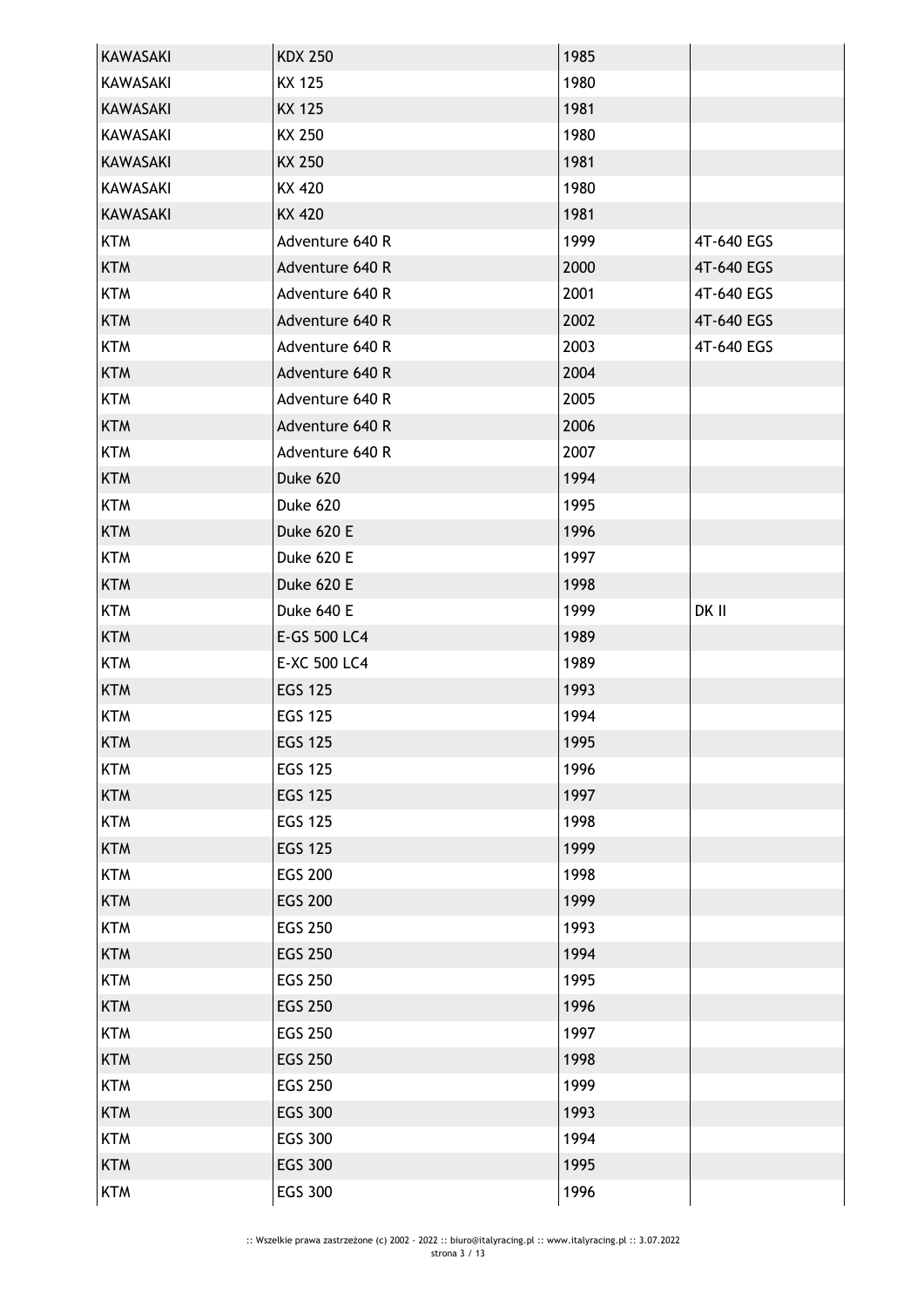| <b>KTM</b> | <b>EGS 300</b>         | 1997 |          |
|------------|------------------------|------|----------|
| <b>KTM</b> | <b>EGS 300</b>         | 1998 |          |
| <b>KTM</b> | <b>EGS 300</b>         | 1999 |          |
| <b>KTM</b> | <b>EGS 350 LC4</b>     | 1993 |          |
| <b>KTM</b> | <b>EGS 350 LC4</b>     | 1994 |          |
| <b>KTM</b> | <b>EGS 360</b>         | 1996 |          |
| <b>KTM</b> | <b>EGS 360</b>         | 1997 |          |
| <b>KTM</b> | EGS 380 2T             | 1998 |          |
| <b>KTM</b> | EGS 380 2T             | 1999 |          |
| <b>KTM</b> | <b>EGS 400 LC4</b>     | 1993 |          |
| <b>KTM</b> | <b>EGS 400 LC4</b>     | 1994 |          |
| <b>KTM</b> | EGS 400 LC4            | 1995 |          |
| <b>KTM</b> | <b>EGS 400 LC4</b>     | 1996 |          |
| <b>KTM</b> | <b>EGS 400 LC4</b>     | 1997 |          |
| <b>KTM</b> | <b>EGS 400 LC4</b>     | 1998 |          |
| <b>KTM</b> | <b>EGS 400 LC4 E</b>   | 1997 |          |
| <b>KTM</b> | <b>EGS 400 LC4 E</b>   | 1998 |          |
| <b>KTM</b> | <b>EGS 400 LC4 E</b>   | 1999 |          |
| <b>KTM</b> | <b>EGS 400 LC4 E</b>   | 2000 |          |
| <b>KTM</b> | <b>EGS 400 LC4 E</b>   | 2001 |          |
| <b>KTM</b> | EGS 400 LC4 LSE        | 1997 |          |
| <b>KTM</b> | EGS 400 LC4 LSE        | 1998 |          |
| <b>KTM</b> | EGS 600 LC4            | 1989 |          |
| <b>KTM</b> | <b>EGS 600 LC4</b>     | 1993 |          |
| <b>KTM</b> | <b>EGS 620 LC4</b>     | 1994 |          |
| <b>KTM</b> | EGS 620 LC4            | 1995 |          |
| <b>KTM</b> | EGS 620 LC4            | 1996 |          |
| <b>KTM</b> | EGS 620 LC4            | 1997 |          |
| <b>KTM</b> | <b>EGS 620 LC4</b>     | 1998 |          |
| <b>KTM</b> | EGS 620 LC4 Dakar      | 1995 |          |
| <b>KTM</b> | <b>EGS 620 LC4 E</b>   | 1997 |          |
| <b>KTM</b> | EGS 620 LC4 E          | 1998 |          |
| <b>KTM</b> | EGS 620 LC4 E Advent   | 1997 |          |
| <b>KTM</b> | EGS 620 LC4 E Advent   | 1998 |          |
| <b>KTM</b> | <b>EGS 620 LC4 LSE</b> | 1997 |          |
| <b>KTM</b> | <b>EGS 620 LC4 LSE</b> | 1998 |          |
| <b>KTM</b> | <b>EXC 125</b>         | 1993 |          |
| <b>KTM</b> | <b>EXC 125</b>         | 1994 |          |
| <b>KTM</b> | <b>EXC 125</b>         | 1995 |          |
| <b>KTM</b> | <b>EXC 125</b>         | 1996 |          |
| <b>KTM</b> | <b>EXC 125</b>         | 1997 |          |
| <b>KTM</b> | <b>EXC 125</b>         | 1998 |          |
| <b>KTM</b> | <b>EXC 125</b>         | 1999 | $2T-125$ |
| <b>KTM</b> | <b>EXC 125</b>         | 2000 | $2T-125$ |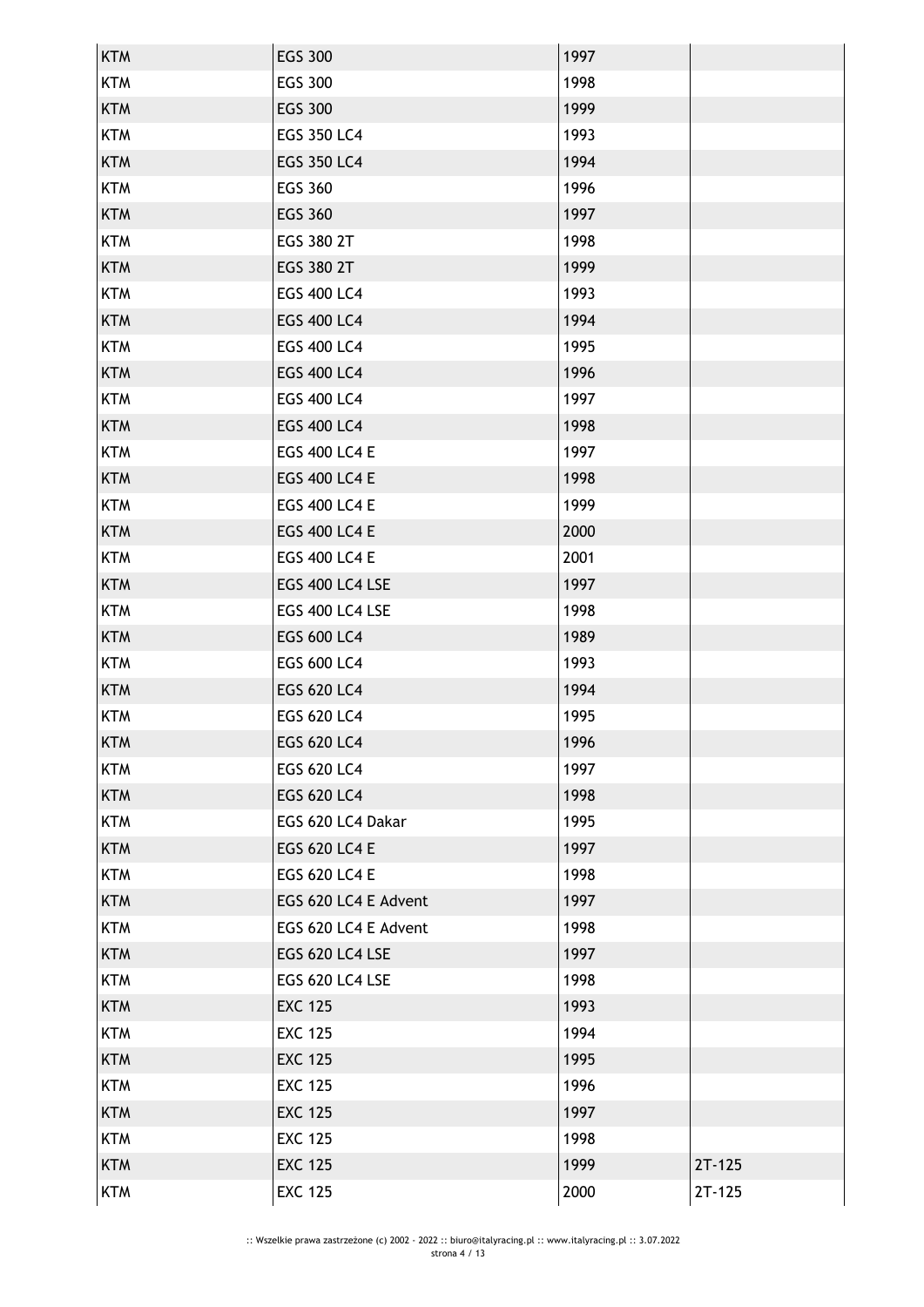| <b>KTM</b> | <b>EXC 125</b>  | 2001 | $2T-125$ |
|------------|-----------------|------|----------|
| <b>KTM</b> | <b>EXC 125</b>  | 2002 | $2T-125$ |
| <b>KTM</b> | <b>EXC 125</b>  | 2003 | $2T-125$ |
| <b>KTM</b> | <b>EXC 125</b>  | 2004 |          |
| <b>KTM</b> | <b>EXC 125</b>  | 2005 |          |
| <b>KTM</b> | <b>EXC 125</b>  | 2006 |          |
| <b>KTM</b> | <b>EXC 125</b>  | 2007 |          |
| <b>KTM</b> | <b>EXC 125</b>  | 2008 |          |
| <b>KTM</b> | <b>EXC 125</b>  | 2009 |          |
| <b>KTM</b> | <b>EXC 125</b>  | 2010 |          |
| <b>KTM</b> | <b>EXC 125</b>  | 2011 |          |
| <b>KTM</b> | EXC 125 Sixdays | 2009 |          |
| <b>KTM</b> | EXC 125 Sixdays | 2010 |          |
| <b>KTM</b> | EXC 125 Sixdays | 2011 |          |
| <b>KTM</b> | <b>EXC 200</b>  | 1998 |          |
| <b>KTM</b> | <b>EXC 200</b>  | 1999 | 2T-200   |
| <b>KTM</b> | <b>EXC 200</b>  | 2000 | 2T-200   |
| <b>KTM</b> | <b>EXC 200</b>  | 2001 | 2T-200   |
| <b>KTM</b> | <b>EXC 200</b>  | 2002 | 2T-200   |
| <b>KTM</b> | <b>EXC 200</b>  | 2003 | 2T-200   |
| <b>KTM</b> | <b>EXC 200</b>  | 2004 |          |
| <b>KTM</b> | <b>EXC 200</b>  | 2005 |          |
| <b>KTM</b> | <b>EXC 200</b>  | 2006 |          |
| <b>KTM</b> | <b>EXC 200</b>  | 2007 |          |
| <b>KTM</b> | <b>EXC 200</b>  | 2008 |          |
| <b>KTM</b> | <b>EXC 200</b>  | 2009 |          |
| <b>KTM</b> | <b>EXC 200</b>  | 2010 |          |
| <b>KTM</b> | <b>EXC 200</b>  | 2011 |          |
| <b>KTM</b> | <b>EXC 250</b>  | 1993 |          |
| <b>KTM</b> | <b>EXC 250</b>  | 1994 |          |
| <b>KTM</b> | <b>EXC 250</b>  | 1995 |          |
| <b>KTM</b> | <b>EXC 250</b>  | 1996 |          |
| <b>KTM</b> | <b>EXC 250</b>  | 1997 |          |
| <b>KTM</b> | <b>EXC 250</b>  | 1998 |          |
| <b>KTM</b> | <b>EXC 250</b>  | 1999 | 2T-250   |
| <b>KTM</b> | <b>EXC 250</b>  | 2000 | 2T-250   |
| <b>KTM</b> | <b>EXC 250</b>  | 2001 | 2T-250   |
| <b>KTM</b> | <b>EXC 250</b>  | 2002 | 2T-250   |
| <b>KTM</b> | <b>EXC 250</b>  | 2003 | 2T-250   |
| <b>KTM</b> | <b>EXC 250</b>  | 2004 |          |
| <b>KTM</b> | <b>EXC 250</b>  | 2005 |          |
| <b>KTM</b> | <b>EXC 250</b>  | 2006 |          |
| <b>KTM</b> | <b>EXC 250</b>  | 2007 |          |
| <b>KTM</b> | <b>EXC 250</b>  | 2008 |          |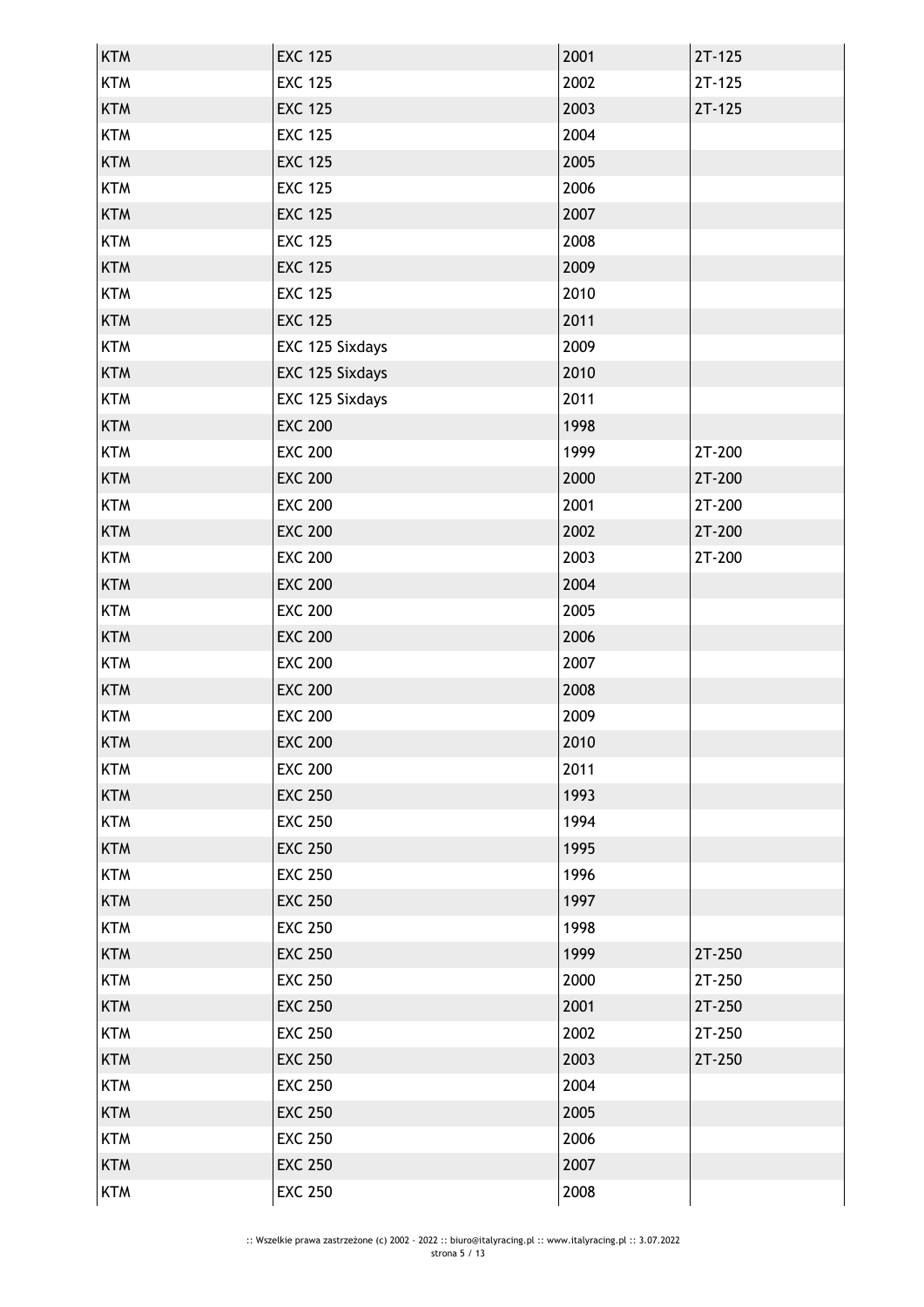| <b>KTM</b> | <b>EXC 250</b>       | 2009 |        |
|------------|----------------------|------|--------|
| <b>KTM</b> | <b>EXC 250</b>       | 2010 |        |
| <b>KTM</b> | <b>EXC 250</b>       | 2011 |        |
| <b>KTM</b> | <b>EXC 250 Rac</b>   | 2002 | 4T-250 |
| <b>KTM</b> | <b>EXC 250 Rac</b>   | 2003 | 4T-250 |
| <b>KTM</b> | <b>EXC 250 Rac</b>   | 2004 |        |
| <b>KTM</b> | <b>EXC 250 Rac</b>   | 2005 |        |
| <b>KTM</b> | <b>EXC 250 Rac</b>   | 2006 |        |
| <b>KTM</b> | EXC 250 Sixdays      | 2009 |        |
| <b>KTM</b> | EXC 250 Sixdays      | 2010 |        |
| <b>KTM</b> | EXC 250 Sixdays      | 2011 |        |
| <b>KTM</b> | <b>EXC 300</b>       | 1993 |        |
| <b>KTM</b> | <b>EXC 300</b>       | 1994 |        |
| <b>KTM</b> | <b>EXC 300</b>       | 1995 |        |
| <b>KTM</b> | <b>EXC 300</b>       | 1996 |        |
| <b>KTM</b> | <b>EXC 300</b>       | 1997 |        |
| <b>KTM</b> | <b>EXC 300</b>       | 1998 |        |
| <b>KTM</b> | <b>EXC 300</b>       | 1999 | 2T-300 |
| <b>KTM</b> | <b>EXC 300</b>       | 2000 | 2T-300 |
| <b>KTM</b> | <b>EXC 300</b>       | 2001 | 2T-300 |
| <b>KTM</b> | <b>EXC 300</b>       | 2002 | 2T-300 |
| <b>KTM</b> | <b>EXC 300</b>       | 2003 | 2T-300 |
| <b>KTM</b> | <b>EXC 300</b>       | 2004 |        |
| <b>KTM</b> | <b>EXC 300</b>       | 2005 |        |
| <b>KTM</b> | <b>EXC 300</b>       | 2006 |        |
| <b>KTM</b> | <b>EXC 300</b>       | 2007 |        |
| <b>KTM</b> | <b>EXC 300</b>       | 2009 |        |
| <b>KTM</b> | <b>EXC 300</b>       | 2010 |        |
| <b>KTM</b> | <b>EXC 300</b>       | 2011 |        |
| <b>KTM</b> | EXC 300 Sixdays      | 2009 |        |
| <b>KTM</b> | EXC 300 Sixdays      | 2010 |        |
| <b>KTM</b> | EXC 300 Sixdays      | 2011 |        |
| <b>KTM</b> | EXC 350 LC4 Comp     | 1993 |        |
| <b>KTM</b> | EXC 350 LC4 Comp     | 1994 |        |
| <b>KTM</b> | EXC 350 LC4 CompSixd | 1993 |        |
| <b>KTM</b> | <b>EXC 360</b>       | 1996 |        |
| <b>KTM</b> | <b>EXC 360</b>       | 1997 |        |
| <b>KTM</b> | <b>EXC 380</b>       | 1998 |        |
| <b>KTM</b> | <b>EXC 380</b>       | 1999 |        |
| <b>KTM</b> | <b>EXC 380</b>       | 2000 |        |
| <b>KTM</b> | <b>EXC 380</b>       | 2001 |        |
| <b>KTM</b> | <b>EXC 400</b>       | 2009 |        |
| <b>KTM</b> | <b>EXC 400</b>       | 2010 |        |
| <b>KTM</b> | <b>EXC 400</b>       | 2011 |        |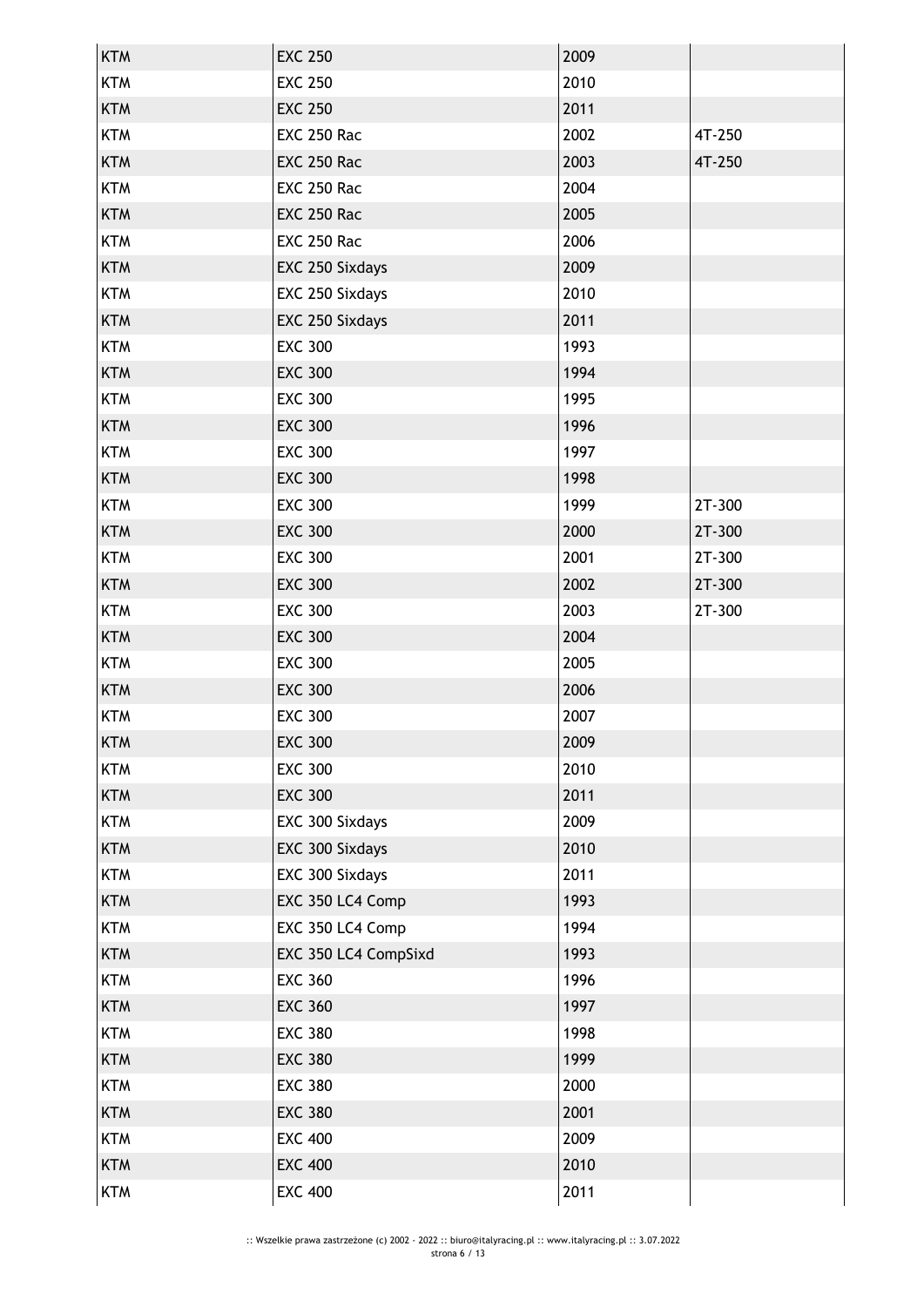| <b>KTM</b> | EXC 400 LC4 Comp      | 1993 |            |
|------------|-----------------------|------|------------|
| <b>KTM</b> | EXC 400 LC4 Comp      | 1994 |            |
| <b>KTM</b> | EXC 400 LC4 Comp      | 1995 |            |
| <b>KTM</b> | EXC 400 LC4 Comp      | 1996 |            |
| <b>KTM</b> | EXC 400 LC4 Comp Sixd | 1993 |            |
| <b>KTM</b> | EXC 400 LC4 Comp Sixd | 1997 |            |
| <b>KTM</b> | <b>EXC 400 Rac</b>    | 2000 | 4T-400     |
| <b>KTM</b> | EXC 400 Rac           | 2001 | 4T-400     |
| <b>KTM</b> | EXC 400 Rac           | 2002 | 4T-400     |
| <b>KTM</b> | <b>EXC 400 Rac</b>    | 2004 |            |
| <b>KTM</b> | EXC 400 Rac           | 2005 |            |
| <b>KTM</b> | EXC 400 Rac           | 2006 |            |
| <b>KTM</b> | EXC 400 Rac           | 2007 |            |
| <b>KTM</b> | <b>EXC 440</b>        | 1994 |            |
| <b>KTM</b> | <b>EXC 440</b>        | 1995 |            |
| <b>KTM</b> | EXC 450 Racing        | 2004 |            |
| <b>KTM</b> | EXC 450 Sixdays       | 2009 |            |
| <b>KTM</b> | EXC 450 Sixdays       | 2010 |            |
| <b>KTM</b> | EXC 450 Sixdays       | 2011 |            |
| <b>KTM</b> | EXC 520 Racing        | 2000 |            |
| <b>KTM</b> | EXC 520 Racing        | 2001 |            |
| <b>KTM</b> | EXC 520 Racing        | 2002 |            |
| <b>KTM</b> | EXC 525 Racing        | 2003 |            |
| <b>KTM</b> | EXC 525 Racing        | 2004 |            |
| <b>KTM</b> | EXC 525 Racing        | 2005 |            |
| <b>KTM</b> | EXC 525 Racing        | 2006 |            |
| <b>KTM</b> | EXC 525 Racing        | 2007 |            |
| <b>KTM</b> | <b>EXC 530</b>        | 2009 |            |
| <b>KTM</b> | <b>EXC 530</b>        | 2010 |            |
| <b>KTM</b> | <b>EXC 530</b>        | 2011 |            |
| <b>KTM</b> | EXC 530 Sixdays       | 2009 |            |
| <b>KTM</b> | EXC 530 Sixdays       | 2010 |            |
| <b>KTM</b> | EXC 530 Sixdays       | 2011 |            |
| <b>KTM</b> | EXC 600 LC4 Comp      | 1988 |            |
| <b>KTM</b> | EXC 600 LC4 Comp      | 1989 |            |
| <b>KTM</b> | EXC 600 LC4 Comp      | 1993 |            |
| <b>KTM</b> | EXC 600 LC4 CompSixd  | 1993 |            |
| <b>KTM</b> | EXC 612 LC4 Comp      | 1993 |            |
| <b>KTM</b> | EXC 612 LC4 CompSixd  | 1993 |            |
| <b>KTM</b> | EXC 620 LC4 Comp      | 1994 |            |
| <b>KTM</b> | EXC 620 LC4 Comp      | 1995 |            |
| <b>KTM</b> | EXC 620 LC4 Comp      | 1996 |            |
| <b>KTM</b> | EXC 620 LC4 Comp      | 1998 | 4T-620 EGS |
| <b>KTM</b> | EXC 620 LC4 Comp      | 1999 | 4T-620 EGS |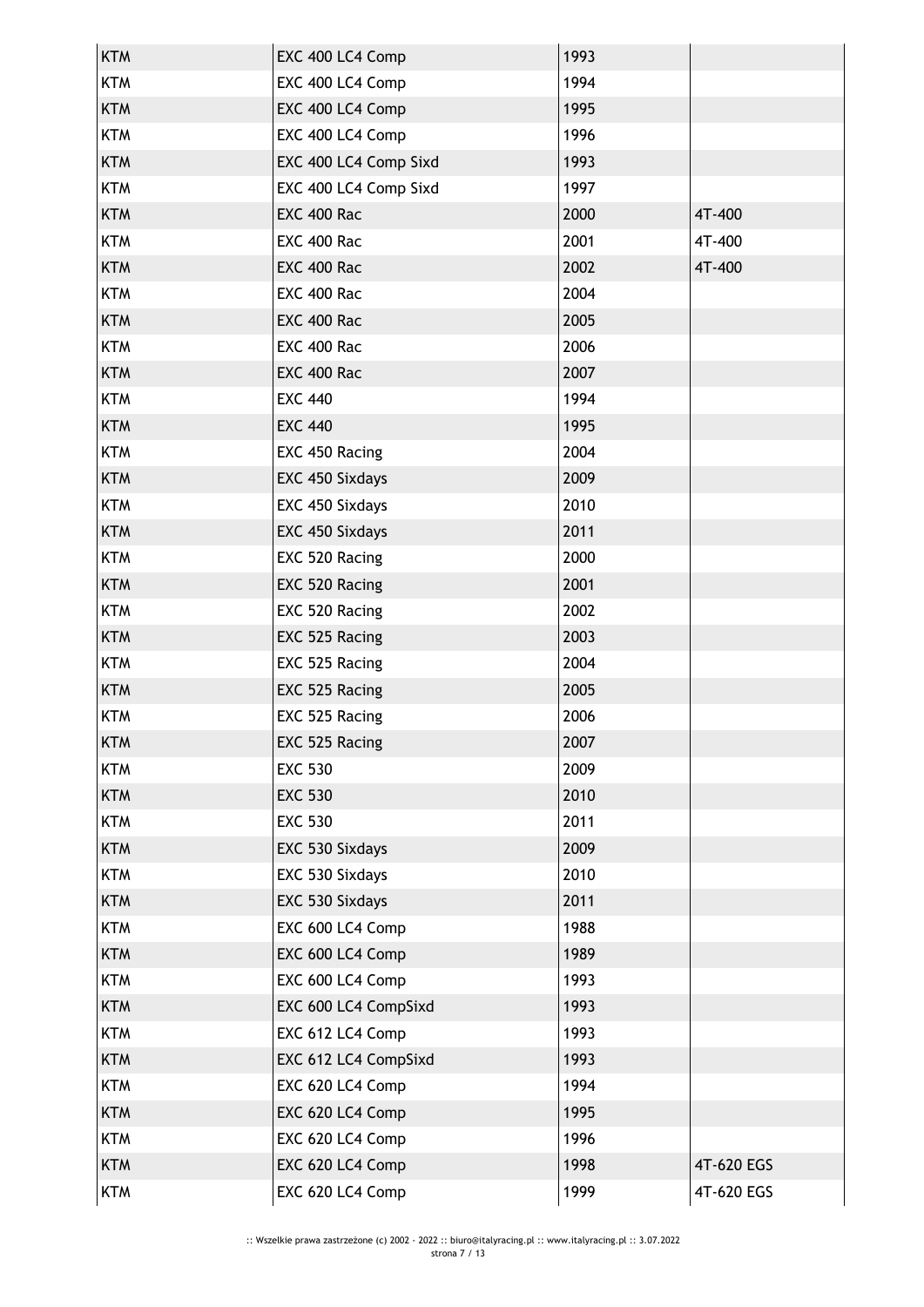| <b>KTM</b> | EXC 620 LC4 CompSixdWin     | 1996 |            |
|------------|-----------------------------|------|------------|
| <b>KTM</b> | EXC 620 LC4 CompSixdWin     | 1997 |            |
| <b>KTM</b> | EXC 620 LC4 CompSixdWin     | 1998 | 4T-620 EGS |
| <b>KTM</b> | EXC 620 LC4 Dakar Comp      | 1995 |            |
| <b>KTM</b> | EXC 620 LC4 Pharaonen Rally | 1994 |            |
| <b>KTM</b> | EXC 620 LC4 Rally           | 1997 |            |
| <b>KTM</b> | EXC 640 LC4 Rally           | 1997 |            |
| <b>KTM</b> | EXC 660 LC4 Rally           | 1996 |            |
| <b>KTM</b> | EXC 660 LC4 Rally           | 1997 |            |
| <b>KTM</b> | EXC 660 LC4 Rally           | 1999 |            |
| <b>KTM</b> | <b>EXC-E 300</b>            | 2007 |            |
| <b>KTM</b> | <b>EXC-E 300</b>            | 2008 |            |
| <b>KTM</b> | <b>EXC-E 300</b>            | 2009 |            |
| <b>KTM</b> | <b>EXC-E 300</b>            | 2010 |            |
| <b>KTM</b> | <b>EXC-F 250</b>            | 2007 |            |
| <b>KTM</b> | <b>EXC-F 250</b>            | 2008 |            |
| <b>KTM</b> | <b>EXC-F 250</b>            | 2009 |            |
| <b>KTM</b> | <b>EXC-F 250</b>            | 2010 |            |
| <b>KTM</b> | <b>EXC-F 250</b>            | 2011 |            |
| <b>KTM</b> | EXC-F 250 Sixdays           | 2009 |            |
| <b>KTM</b> | EXC-F 250 Sixdays           | 2010 |            |
| <b>KTM</b> | EXC-F 250 Sixdays           | 2011 |            |
| <b>KTM</b> | <b>EXC-R 450</b>            | 2008 |            |
| <b>KTM</b> | <b>EXC-R 530</b>            | 2008 |            |
| <b>KTM</b> | GS 500                      | 1983 |            |
| <b>KTM</b> | GS 500                      | 1984 |            |
| <b>KTM</b> | GS 500 PL                   | 1982 |            |
| <b>KTM</b> | GS 504                      | 1983 |            |
| <b>KTM</b> | GS 600                      | 1985 |            |
| <b>KTM</b> | Incas 500 LC4               | 1989 |            |
| <b>KTM</b> | Incas 600 LC4               | 1989 |            |
| <b>KTM</b> | K4 500                      | 1982 |            |
| <b>KTM</b> | K4 500                      | 1983 |            |
| <b>KTM</b> | K4 500                      | 1984 |            |
| <b>KTM</b> | K4 500                      | 1985 |            |
| <b>KTM</b> | LC2 125                     | 1996 | 125LC2     |
| <b>KTM</b> | LC2 125                     | 1997 | 125LC2     |
| <b>KTM</b> | LC2 125                     | 1998 | 125LC2     |
| <b>KTM</b> | LC2 125                     | 1999 | 125LC2     |
| <b>KTM</b> | LC2 125                     | 2000 | 125LC2     |
| <b>KTM</b> | LC4 640 E                   | 1998 | 4T-640 EGS |
| <b>KTM</b> | LC4 640 E                   | 1999 | 4T-640 EGS |
| <b>KTM</b> | LC4 640 E                   | 2000 | 4T-640 EGS |
| <b>KTM</b> | LC4 640 E                   | 2001 | 4T-640 EGS |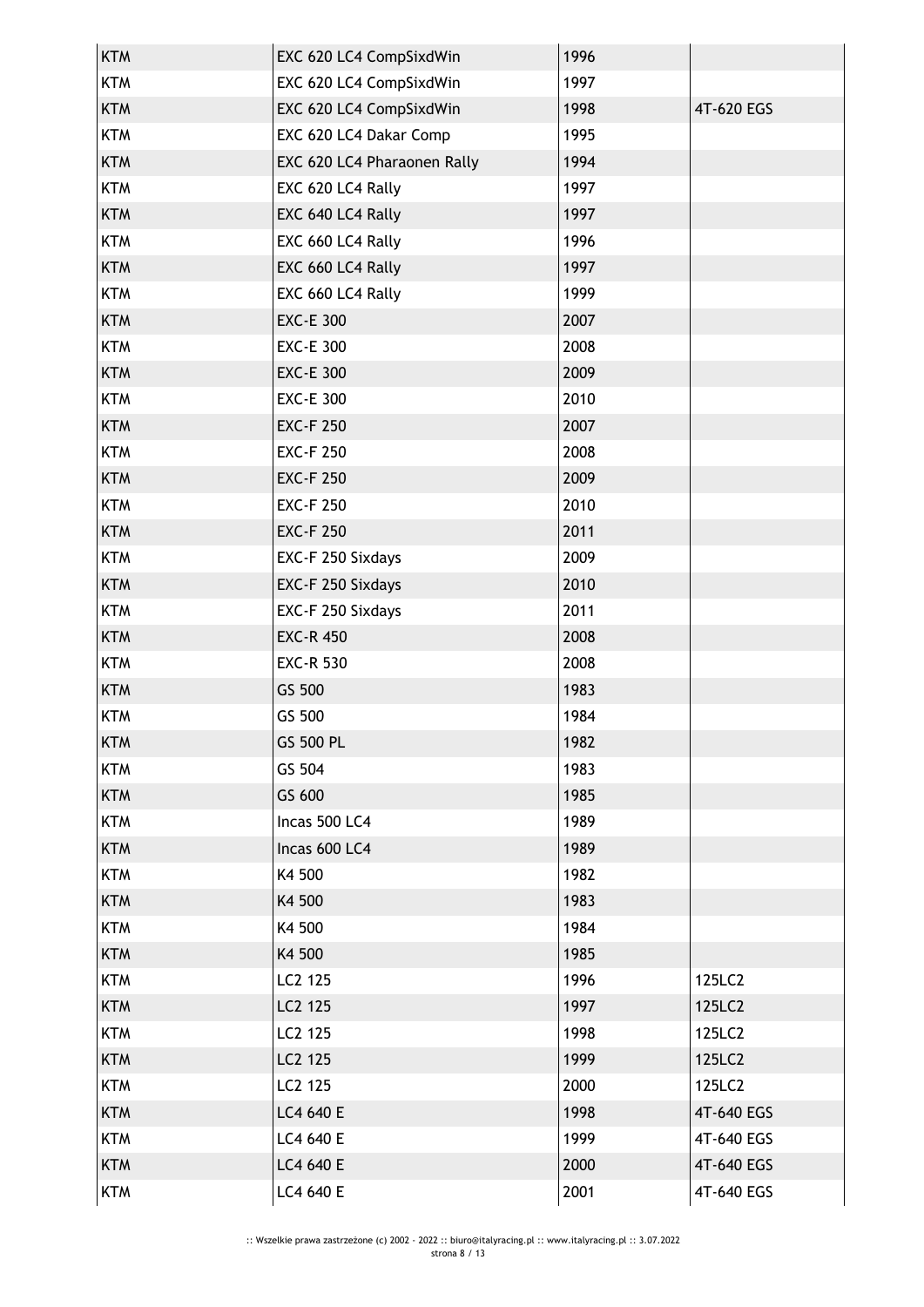| <b>KTM</b> | LC4 640 E          | 2002 | 4T-640 EGS |
|------------|--------------------|------|------------|
| <b>KTM</b> | LC4 640 E          | 2003 | 4T-640 EGS |
| <b>KTM</b> | LC4 640 E          | 2004 |            |
| <b>KTM</b> | LC4 640 E          | 2005 |            |
| <b>KTM</b> | LC4 640 E          | 2006 |            |
| <b>KTM</b> | LC4 640 E SupMot   | 1999 |            |
| <b>KTM</b> | LC4 640 E SupMot   | 2000 |            |
| <b>KTM</b> | LC4 640 E SupMot   | 2001 |            |
| <b>KTM</b> | LC4 640 E SupMot   | 2002 |            |
| <b>KTM</b> | LC4 640 E SupMot   | 2003 |            |
| <b>KTM</b> | LC4 640 E SupMot   | 2004 |            |
| <b>KTM</b> | LC4 640 E SupMot   | 2005 |            |
| <b>KTM</b> | LC4 640 E SupMot   | 2006 |            |
| <b>KTM</b> | LC4 640 Sixdays    | 1999 |            |
| <b>KTM</b> | <b>MX 500</b>      | 1988 |            |
| <b>KTM</b> | <b>MX 500</b>      | 1989 |            |
| <b>KTM</b> | <b>MX 500 LC4</b>  | 1989 |            |
| <b>KTM</b> | MX 600 LC4         | 1988 |            |
| <b>KTM</b> | <b>MX 600 LC4</b>  | 1989 |            |
| <b>KTM</b> | <b>MXC 200</b>     | 1998 |            |
| <b>KTM</b> | <b>MXC 200</b>     | 2002 |            |
| <b>KTM</b> | <b>MXC 250</b>     | 1998 |            |
| <b>KTM</b> | <b>MXC 250</b>     | 1999 |            |
| <b>KTM</b> | <b>MXC 250</b>     | 2000 |            |
| <b>KTM</b> | <b>MXC 300</b>     | 1995 |            |
| <b>KTM</b> | <b>MXC 300</b>     | 1996 |            |
| <b>KTM</b> | <b>MXC 300</b>     | 1997 |            |
| <b>KTM</b> | <b>MXC 300</b>     | 1998 |            |
| <b>KTM</b> | <b>MXC 300</b>     | 1999 |            |
| <b>KTM</b> | <b>MXC 300</b>     | 2000 |            |
| <b>KTM</b> | <b>MXC 300</b>     | 2001 |            |
| <b>KTM</b> | <b>MXC 300</b>     | 2002 |            |
| <b>KTM</b> | <b>MXC 400</b>     | 2001 |            |
| <b>KTM</b> | <b>MXC 400</b>     | 2002 |            |
| <b>KTM</b> | <b>MXC 440</b>     | 1994 |            |
| <b>KTM</b> | <b>MXC 440</b>     | 1995 |            |
| <b>KTM</b> | <b>MXC 520</b>     | 2001 |            |
| <b>KTM</b> | <b>MXC 520</b>     | 2002 |            |
| <b>KTM</b> | MXC 525 Rac Desert | 2003 |            |
| <b>KTM</b> | MXC 525 Rac Desert | 2004 |            |
| <b>KTM</b> | MXC 525 Rac Desert | 2005 |            |
| <b>KTM</b> | <b>MXC 550</b>     | 1993 |            |
| <b>KTM</b> | <b>MXC 550</b>     | 1994 |            |
| <b>KTM</b> | <b>MXC 550</b>     | 1995 |            |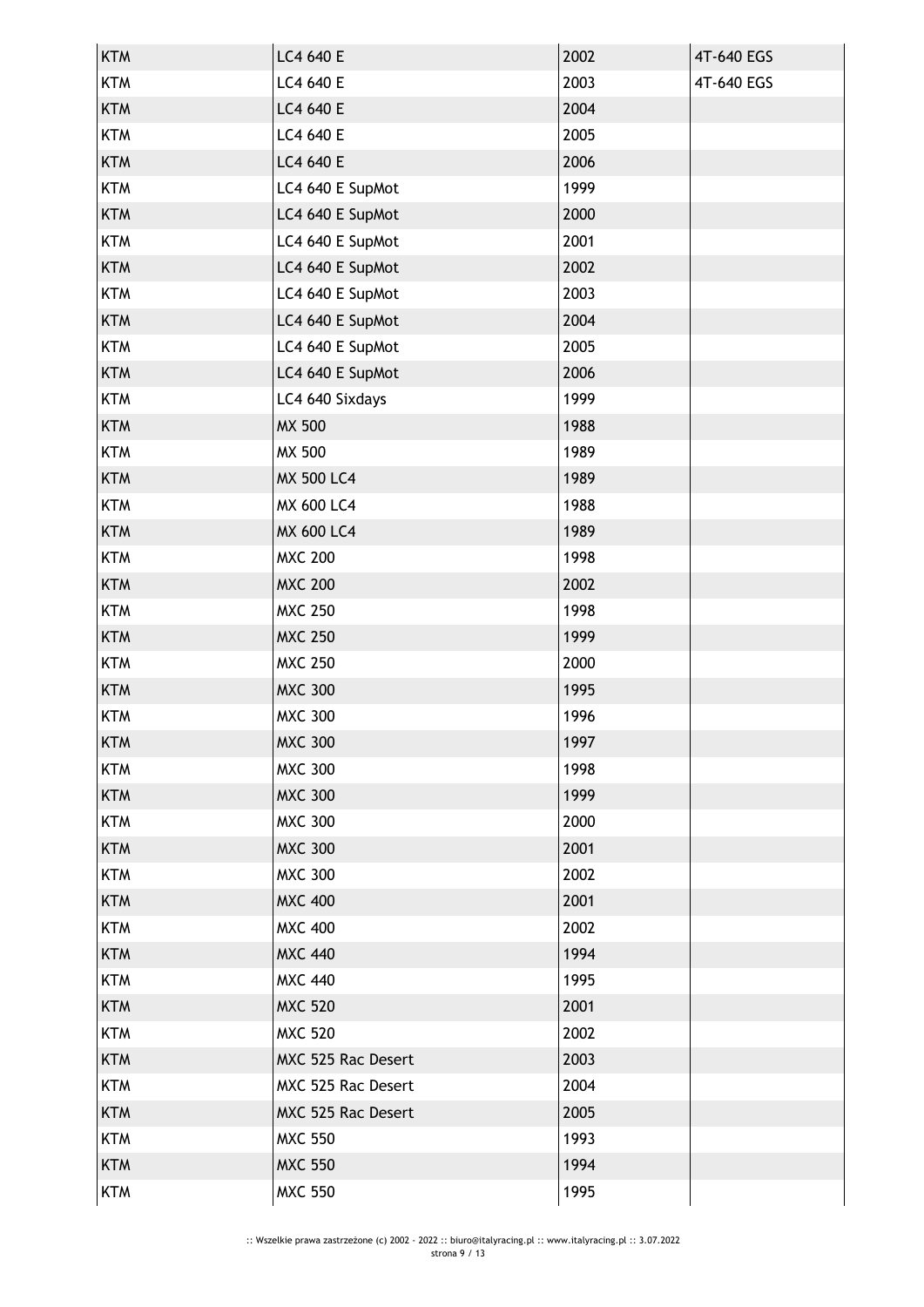| <b>KTM</b> | <b>MXC 550</b>                    | 1996 |  |
|------------|-----------------------------------|------|--|
| <b>KTM</b> | SC 350 LC4 Super Competition      | 1994 |  |
| <b>KTM</b> | SC 350 LC4 Super Competition      | 1995 |  |
| <b>KTM</b> | SC 400 LC4 Super Competition      | 1995 |  |
| <b>KTM</b> | SC 400 LC4 Super Competition      | 1996 |  |
| <b>KTM</b> | SC 400 LC4 Super Competition      | 1997 |  |
| <b>KTM</b> | SC 400 LC4 Super Competition      | 1998 |  |
| <b>KTM</b> | SC 400 LC4 Super Competition      | 1999 |  |
| <b>KTM</b> | SC 400 LC4 Super Competition      | 2000 |  |
| <b>KTM</b> | SC 620 LC4 Super Competition      | 1994 |  |
| <b>KTM</b> | SC 620 LC4 Super Competition      | 1995 |  |
| <b>KTM</b> | SC 620 LC4 Super Competition      | 1996 |  |
| <b>KTM</b> | SC 620 LC4 Super Competition      | 1997 |  |
| <b>KTM</b> | SC 620 LC4 Super Competition      | 1998 |  |
| <b>KTM</b> | SC 620 LC4 Super Competition      | 1999 |  |
| <b>KTM</b> | SC 620 LC4 Super Competition      | 2000 |  |
| <b>KTM</b> | SC 620 LC4 Super Competition      | 2001 |  |
| <b>KTM</b> | SC 620 LC4 Super Moto Competition | 2000 |  |
| <b>KTM</b> | SC 620 LC4 Super Moto Competition | 2001 |  |
| <b>KTM</b> | SC 625 LC4 Super Competition      | 2002 |  |
| <b>KTM</b> | SC 625 LC4 Super Moto Competition | 2002 |  |
| <b>KTM</b> | SMC 625 SupMot                    | 2004 |  |
| <b>KTM</b> | SMC 625 SupMot                    | 2005 |  |
| <b>KTM</b> | SMC 625 SupMot                    | 2006 |  |
| <b>KTM</b> | SMR 450 4T Supermoto              | 2004 |  |
| <b>KTM</b> | SMR 450 4T Supermoto              | 2005 |  |
| <b>KTM</b> | SMR 450 4T Supermoto              | 2006 |  |
| <b>KTM</b> | SMR 450 4T Supermoto              | 2007 |  |
| <b>KTM</b> | SMR 450 4T Supermoto              | 2008 |  |
| <b>KTM</b> | SMR 450 4T Supermoto              | 2009 |  |
| <b>KTM</b> | SMR 450 4T Supermoto              | 2010 |  |
| <b>KTM</b> | SMR 450 4T Supermoto              | 2011 |  |
| <b>KTM</b> | SMR 525 Supermoto                 | 2004 |  |
| <b>KTM</b> | SMR 525 Supermoto                 | 2005 |  |
| <b>KTM</b> | SupMoto 620 LC4                   | 1998 |  |
| <b>KTM</b> | SupMoto 620 LC4 Comp              | 1999 |  |
| <b>KTM</b> | SX 125                            | 1993 |  |
| <b>KTM</b> | SX 125                            | 1994 |  |
| <b>KTM</b> | SX 125                            | 1995 |  |
| <b>KTM</b> | SX 125                            | 1996 |  |
| <b>KTM</b> | <b>SX 125</b>                     | 1997 |  |
| <b>KTM</b> | SX 125                            | 1998 |  |
| <b>KTM</b> | SX 125                            | 1999 |  |
| <b>KTM</b> | SX 125                            | 2000 |  |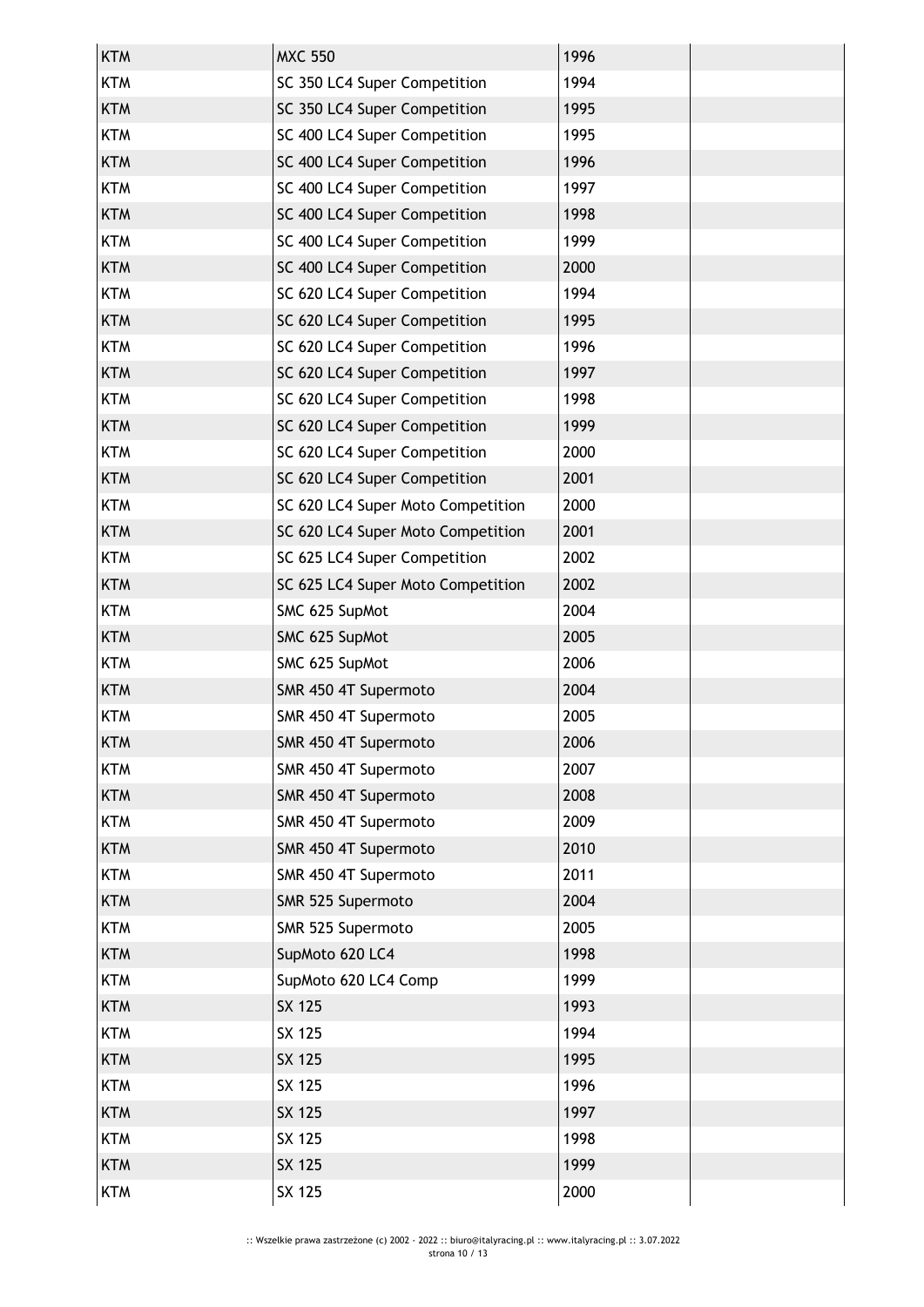| <b>KTM</b> | SX 125        | 2001 |  |
|------------|---------------|------|--|
| <b>KTM</b> | SX 125        | 2002 |  |
| <b>KTM</b> | SX 125        | 2003 |  |
| <b>KTM</b> | SX 125        | 2004 |  |
| <b>KTM</b> | SX 125        | 2005 |  |
| <b>KTM</b> | SX 125        | 2006 |  |
| <b>KTM</b> | SX 125        | 2007 |  |
| <b>KTM</b> | SX 125        | 2008 |  |
| <b>KTM</b> | SX 125        | 2009 |  |
| <b>KTM</b> | SX 125        | 2010 |  |
| <b>KTM</b> | SX 200        | 2003 |  |
| <b>KTM</b> | SX 200        | 2004 |  |
| <b>KTM</b> | SX 250        | 1993 |  |
| <b>KTM</b> | SX 250        | 1994 |  |
| <b>KTM</b> | SX 250        | 1995 |  |
| <b>KTM</b> | SX 250        | 1996 |  |
| <b>KTM</b> | SX 250        | 1997 |  |
| <b>KTM</b> | SX 250        | 1998 |  |
| <b>KTM</b> | SX 250        | 1999 |  |
| <b>KTM</b> | SX 250        | 2000 |  |
| <b>KTM</b> | SX 250        | 2001 |  |
| <b>KTM</b> | SX 250        | 2002 |  |
| <b>KTM</b> | SX 250        | 2003 |  |
| <b>KTM</b> | SX 250        | 2004 |  |
| <b>KTM</b> | SX 250        | 2005 |  |
| <b>KTM</b> | SX 250        | 2006 |  |
| <b>KTM</b> | SX 250        | 2007 |  |
| <b>KTM</b> | SX 250        | 2008 |  |
| <b>KTM</b> | SX 250        | 2009 |  |
| <b>KTM</b> | SX 250        | 2010 |  |
| <b>KTM</b> | SX 250        | 2011 |  |
| <b>KTM</b> | SX 300        | 1993 |  |
| <b>KTM</b> | SX 300        | 1994 |  |
| <b>KTM</b> | SX 300        | 1995 |  |
| <b>KTM</b> | SX 360        | 1996 |  |
| <b>KTM</b> | SX 360        | 1997 |  |
| <b>KTM</b> | SX 380        | 1998 |  |
| <b>KTM</b> | SX 380        | 1999 |  |
| <b>KTM</b> | SX 380        | 2000 |  |
| <b>KTM</b> | SX 380        | 2001 |  |
| <b>KTM</b> | SX 380        | 2002 |  |
| <b>KTM</b> | SX 400 Racing | 2000 |  |
| <b>KTM</b> | SX 400 Racing | 2001 |  |
| <b>KTM</b> | SX 400 Racing | 2002 |  |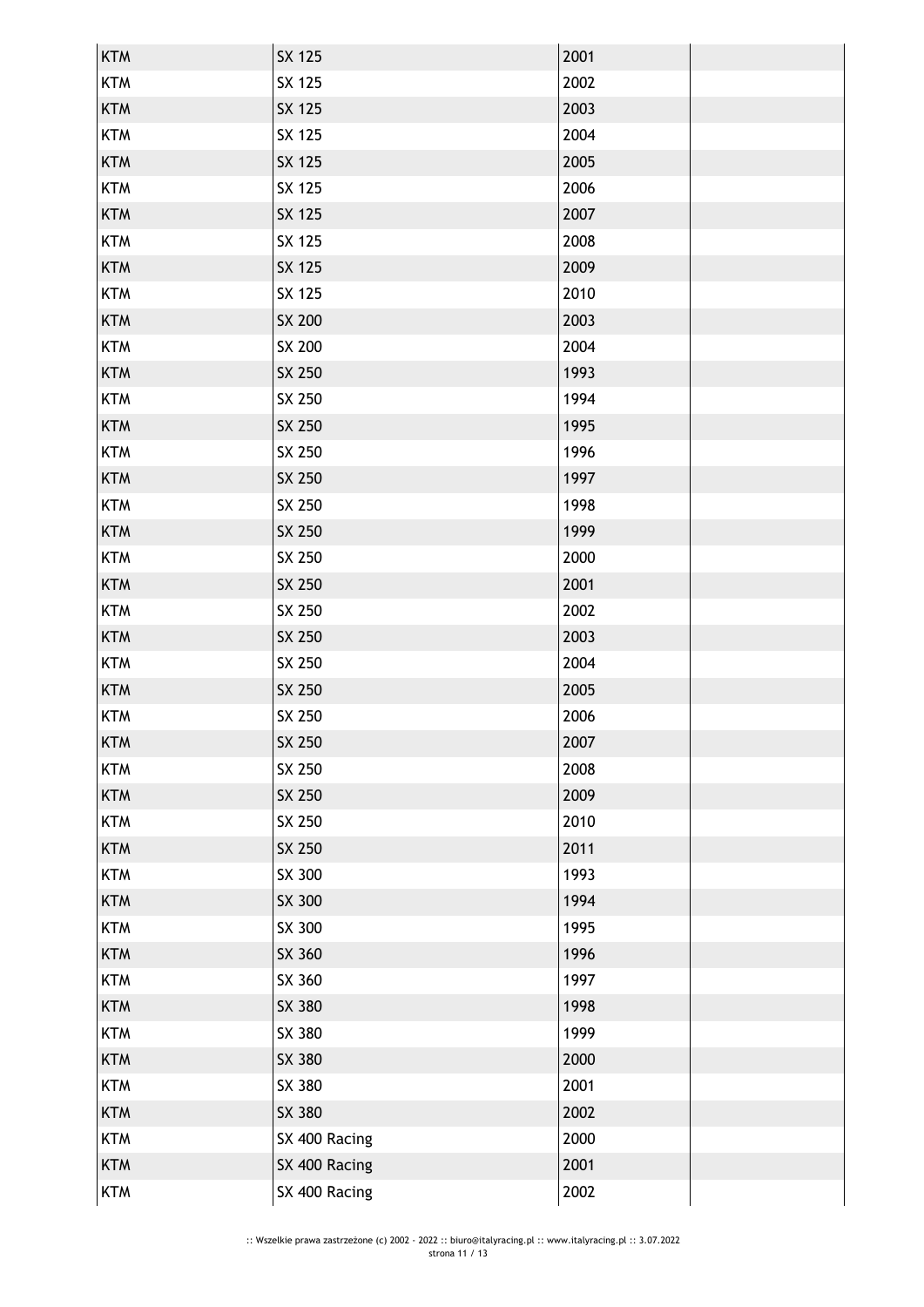| <b>KTM</b> | SX 440              | 1994 |            |
|------------|---------------------|------|------------|
| <b>KTM</b> | SX 450 Racing       | 2003 |            |
| <b>KTM</b> | SX 450 Racing       | 2004 |            |
| <b>KTM</b> | SX 450 Racing       | 2005 |            |
| <b>KTM</b> | SX 450 Racing       | 2006 |            |
| <b>KTM</b> | SX 500              | 1992 |            |
| <b>KTM</b> | SX 500              | 1993 |            |
| <b>KTM</b> | SX 500              | 1994 |            |
| <b>KTM</b> | SX 500              | 1995 |            |
| <b>KTM</b> | SX 520 Racing       | 2000 |            |
| <b>KTM</b> | SX 520 Racing       | 2001 |            |
| <b>KTM</b> | SX 520 Racing       | 2002 |            |
| <b>KTM</b> | SX 525 Racing       | 2003 |            |
| <b>KTM</b> | SX 525 Racing       | 2004 |            |
| <b>KTM</b> | SX 525 Racing       | 2005 |            |
| <b>KTM</b> | SX 525 Racing       | 2006 |            |
| <b>KTM</b> | <b>SX 620 LC4</b>   | 1994 |            |
| <b>KTM</b> | <b>SX 620 LC4</b>   | 1995 |            |
| <b>KTM</b> | <b>SX 620 LC4</b>   | 1996 |            |
| <b>KTM</b> | <b>SX 620 LC4</b>   | 1997 |            |
| <b>KTM</b> | <b>SX 620 LC4</b>   | 1998 |            |
| <b>KTM</b> | <b>SX 620 LC4</b>   | 1999 |            |
| <b>KTM</b> | SX-F 250            | 2006 |            |
| <b>KTM</b> | SX-F 250            | 2007 |            |
| <b>KTM</b> | SX-F 250            | 2008 |            |
| <b>KTM</b> | SX-F 250            | 2009 |            |
| <b>KTM</b> | SX-F 250            | 2010 |            |
| <b>KTM</b> | SX-F 250            | 2011 |            |
| <b>KTM</b> | <b>SX-F 450 Rac</b> | 2007 |            |
| <b>KTM</b> | <b>SX-F 450 Rac</b> | 2008 |            |
| <b>KTM</b> | <b>SX-F 450 Rac</b> | 2009 |            |
| <b>KTM</b> | <b>SX-F 450 Rac</b> | 2010 |            |
| <b>KTM</b> | <b>SX-F 450 Rac</b> | 2011 |            |
| <b>KTM</b> | <b>SX-F 505 Rac</b> | 2007 |            |
| <b>KTM</b> | <b>SX-F 505 Rac</b> | 2008 |            |
| <b>KTM</b> | <b>SXC 400 LC4</b>  | 1997 |            |
| <b>KTM</b> | <b>SXC 400 LC4</b>  | 1998 |            |
| <b>KTM</b> | <b>SXC 400 LC4</b>  | 1999 |            |
| <b>KTM</b> | <b>SXC 540</b>      | 1998 |            |
| <b>KTM</b> | <b>SXC 540</b>      | 1999 |            |
| <b>KTM</b> | <b>SXC 620 LC4</b>  | 1997 |            |
| <b>KTM</b> | <b>SXC 625</b>      | 2003 | 4T-EGS 625 |
| <b>KTM</b> | <b>SXC 625</b>      | 2004 |            |
| <b>KTM</b> | <b>SXC 625</b>      | 2005 |            |